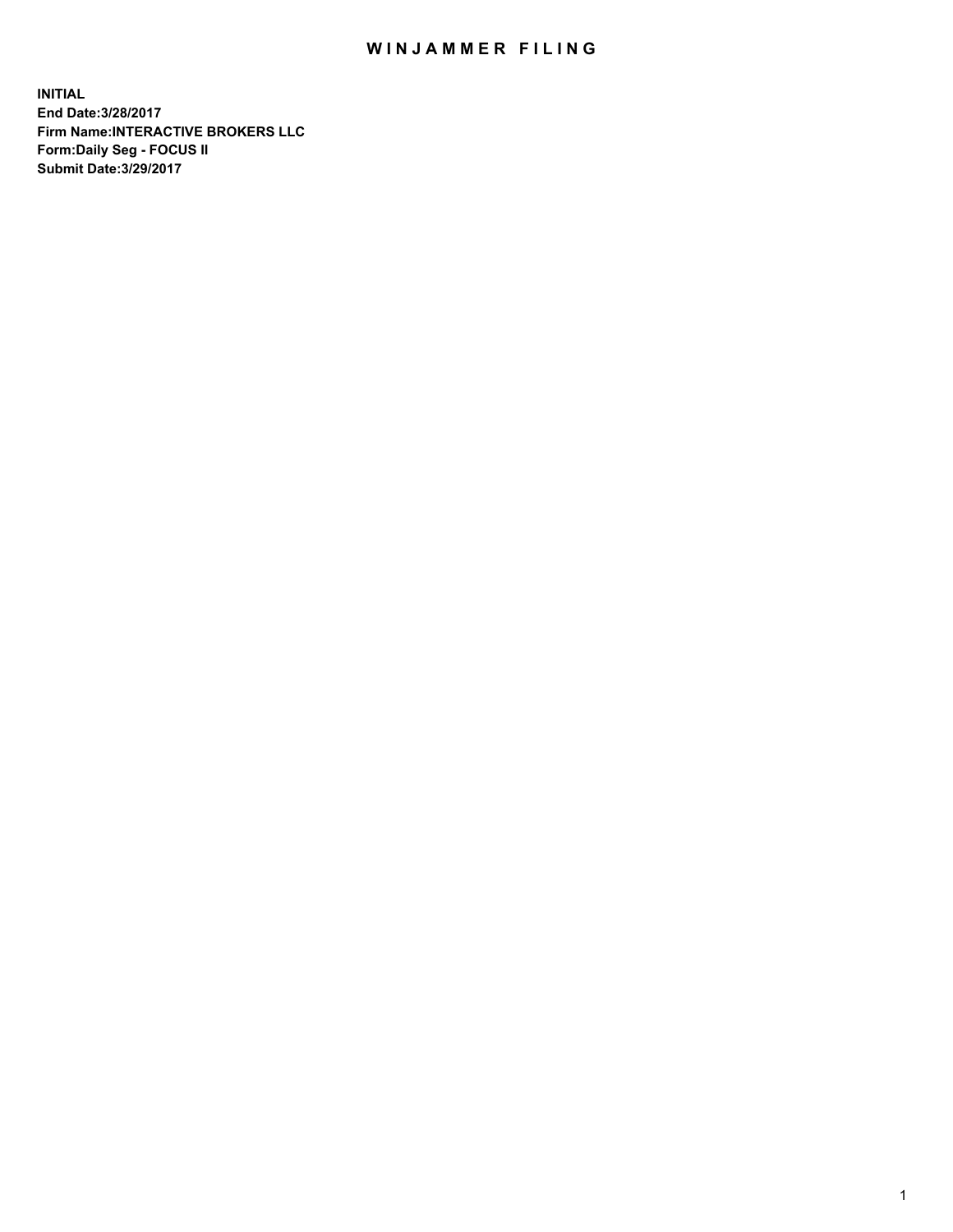## **INITIAL End Date:3/28/2017 Firm Name:INTERACTIVE BROKERS LLC Form:Daily Seg - FOCUS II Submit Date:3/29/2017 Daily Segregation - Cover Page**

| Name of Company<br><b>Contact Name</b><br><b>Contact Phone Number</b><br><b>Contact Email Address</b>                                                                                                                                                                                                                          | <b>INTERACTIVE BROKERS LLC</b><br><b>James Menicucci</b><br>203-618-8085<br>jmenicucci@interactivebrokers.c<br>om |
|--------------------------------------------------------------------------------------------------------------------------------------------------------------------------------------------------------------------------------------------------------------------------------------------------------------------------------|-------------------------------------------------------------------------------------------------------------------|
| FCM's Customer Segregated Funds Residual Interest Target (choose one):<br>a. Minimum dollar amount: ; or<br>b. Minimum percentage of customer segregated funds required:%; or<br>c. Dollar amount range between: and; or<br>d. Percentage range of customer segregated funds required between:% and%.                          | $\overline{\mathbf{0}}$<br>0<br>155,000,000 245,000,000<br>0 <sub>0</sub>                                         |
| FCM's Customer Secured Amount Funds Residual Interest Target (choose one):<br>a. Minimum dollar amount: ; or<br>b. Minimum percentage of customer secured funds required:%; or<br>c. Dollar amount range between: and; or<br>d. Percentage range of customer secured funds required between: % and %.                          | $\overline{\mathbf{0}}$<br>0<br>80,000,000 120,000,000<br>0 <sub>0</sub>                                          |
| FCM's Cleared Swaps Customer Collateral Residual Interest Target (choose one):<br>a. Minimum dollar amount: ; or<br>b. Minimum percentage of cleared swaps customer collateral required:% ; or<br>c. Dollar amount range between: and; or<br>d. Percentage range of cleared swaps customer collateral required between:% and%. | $\overline{\mathbf{0}}$<br>$\overline{\mathbf{0}}$<br>0 <sub>0</sub><br><u>00</u>                                 |

Attach supporting documents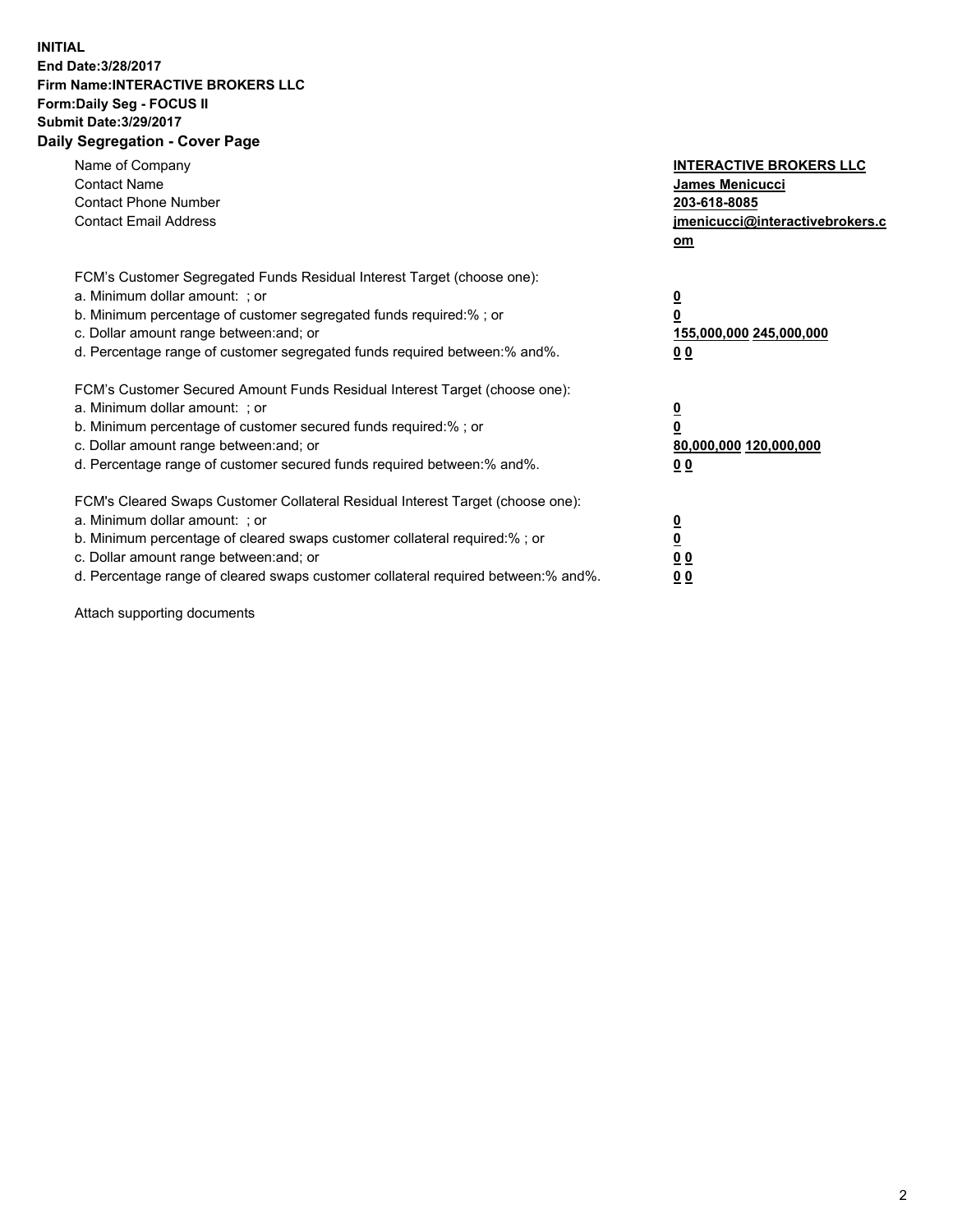## **INITIAL End Date:3/28/2017 Firm Name:INTERACTIVE BROKERS LLC Form:Daily Seg - FOCUS II Submit Date:3/29/2017 Daily Segregation - Secured Amounts**

|     | Dany Ocgregation - Oceanea Annoanta                                                         |                                  |
|-----|---------------------------------------------------------------------------------------------|----------------------------------|
|     | Foreign Futures and Foreign Options Secured Amounts                                         |                                  |
|     | Amount required to be set aside pursuant to law, rule or regulation of a foreign            | $0$ [7305]                       |
|     | government or a rule of a self-regulatory organization authorized thereunder                |                                  |
| 1.  | Net ledger balance - Foreign Futures and Foreign Option Trading - All Customers             |                                  |
|     | A. Cash                                                                                     | 406,780,063 [7315]               |
|     | B. Securities (at market)                                                                   | $0$ [7317]                       |
| 2.  | Net unrealized profit (loss) in open futures contracts traded on a foreign board of trade   | 1,214,326 [7325]                 |
| 3.  | Exchange traded options                                                                     |                                  |
|     | a. Market value of open option contracts purchased on a foreign board of trade              | 115,102 [7335]                   |
|     | b. Market value of open contracts granted (sold) on a foreign board of trade                | -41,683 <sup>[7337]</sup>        |
| 4.  | Net equity (deficit) (add lines 1.2. and 3.)                                                | 408,067,808 [7345]               |
| 5.  | Account liquidating to a deficit and account with a debit balances - gross amount           | 61,516 [7351]                    |
|     | Less: amount offset by customer owned securities                                            | 0 [7352] 61,516 [7354]           |
| 6.  | Amount required to be set aside as the secured amount - Net Liquidating Equity              | 408,129,324 [7355]               |
|     | Method (add lines 4 and 5)                                                                  |                                  |
| 7.  | Greater of amount required to be set aside pursuant to foreign jurisdiction (above) or line | 408,129,324 [7360]               |
|     | 6.                                                                                          |                                  |
|     | FUNDS DEPOSITED IN SEPARATE REGULATION 30.7 ACCOUNTS                                        |                                  |
| 1.  | Cash in banks                                                                               |                                  |
|     | A. Banks located in the United States                                                       | $0$ [7500]                       |
|     | B. Other banks qualified under Regulation 30.7                                              | 0 [7520] 0 [7530]                |
| 2.  | Securities                                                                                  |                                  |
|     | A. In safekeeping with banks located in the United States                                   | 430,319,125 [7540]               |
|     | B. In safekeeping with other banks qualified under Regulation 30.7                          | 0 [7560] 430,319,125 [7570]      |
| 3.  | Equities with registered futures commission merchants                                       |                                  |
|     | A. Cash                                                                                     | $0$ [7580]                       |
|     | <b>B.</b> Securities                                                                        | $0$ [7590]                       |
|     | C. Unrealized gain (loss) on open futures contracts                                         | $0$ [7600]                       |
|     | D. Value of long option contracts                                                           | $0$ [7610]                       |
|     | E. Value of short option contracts                                                          | 0 [7615] 0 [7620]                |
| 4.  | Amounts held by clearing organizations of foreign boards of trade                           |                                  |
|     | A. Cash                                                                                     | $0$ [7640]                       |
|     | <b>B.</b> Securities                                                                        | $0$ [7650]                       |
|     | C. Amount due to (from) clearing organization - daily variation                             | $0$ [7660]                       |
|     | D. Value of long option contracts                                                           | $0$ [7670]                       |
|     | E. Value of short option contracts                                                          | 0 [7675] 0 [7680]                |
| 5.  | Amounts held by members of foreign boards of trade                                          |                                  |
|     | A. Cash                                                                                     | 100,257,705 [7700]               |
|     | <b>B.</b> Securities                                                                        | $0$ [7710]                       |
|     | C. Unrealized gain (loss) on open futures contracts                                         | -1,859,258 [7720]                |
|     | D. Value of long option contracts                                                           | 115,102 [7730]                   |
|     | E. Value of short option contracts                                                          | -41,683 [7735] 98,471,866 [7740] |
| 6.  | Amounts with other depositories designated by a foreign board of trade                      | $0$ [7760]                       |
| 7.  | Segregated funds on hand                                                                    | $0$ [7765]                       |
| 8.  | Total funds in separate section 30.7 accounts                                               | 528,790,991 [7770]               |
| 9.  | Excess (deficiency) Set Aside for Secured Amount (subtract line 7 Secured Statement         | 120,661,667 [7380]               |
|     | Page 1 from Line 8)                                                                         |                                  |
| 10. | Management Target Amount for Excess funds in separate section 30.7 accounts                 | 80,000,000 [7780]                |
| 11. | Excess (deficiency) funds in separate 30.7 accounts over (under) Management Target          | 40,661,667 [7785]                |
|     |                                                                                             |                                  |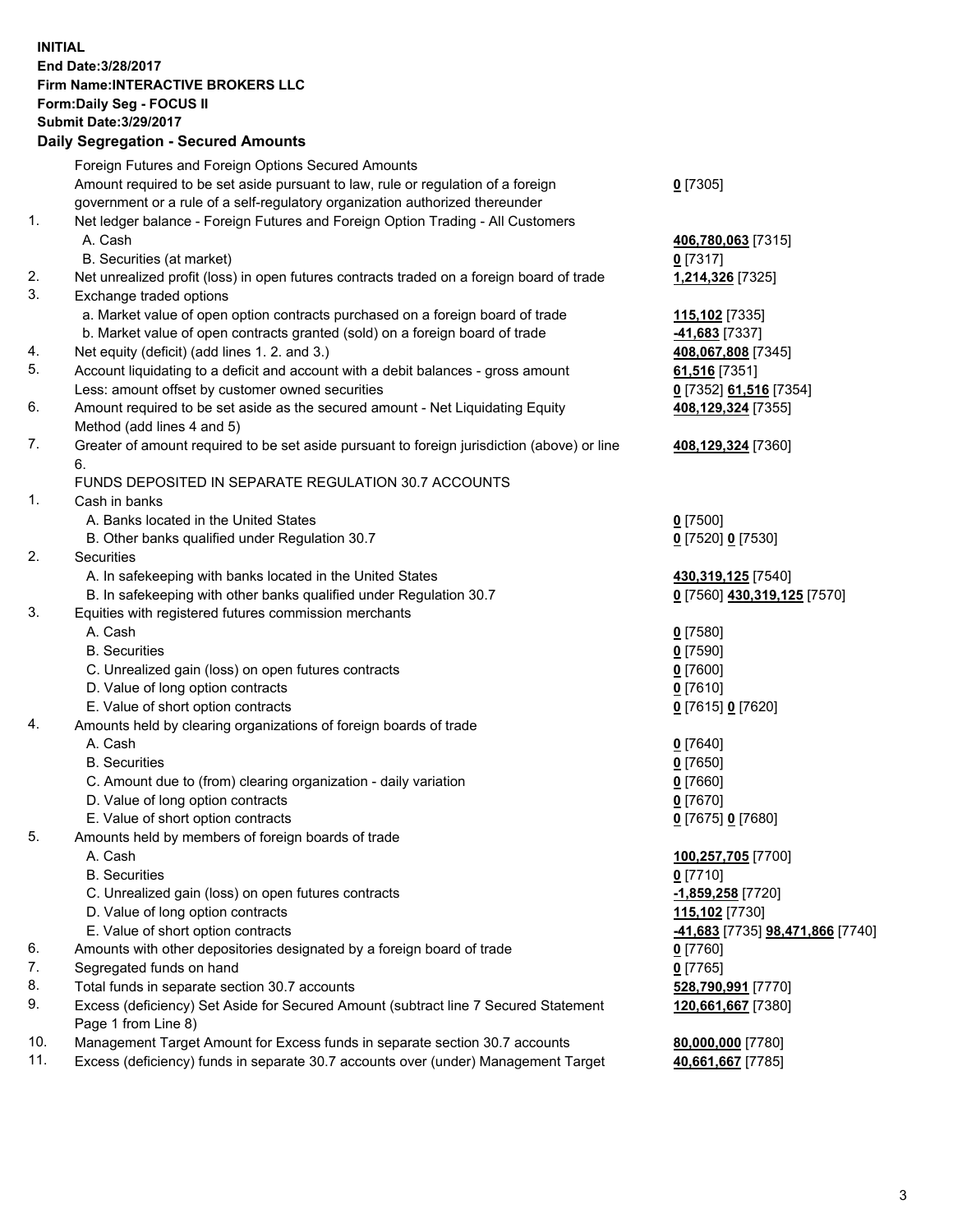**INITIAL End Date:3/28/2017 Firm Name:INTERACTIVE BROKERS LLC Form:Daily Seg - FOCUS II Submit Date:3/29/2017 Daily Segregation - Segregation Statement** SEGREGATION REQUIREMENTS(Section 4d(2) of the CEAct) 1. Net ledger balance A. Cash **3,395,014,908** [7010] B. Securities (at market) **0** [7020] 2. Net unrealized profit (loss) in open futures contracts traded on a contract market **-26,678,405** [7030] 3. Exchange traded options A. Add market value of open option contracts purchased on a contract market **114,438,450** [7032] B. Deduct market value of open option contracts granted (sold) on a contract market **-202,012,537** [7033] 4. Net equity (deficit) (add lines 1, 2 and 3) **3,280,762,416** [7040] 5. Accounts liquidating to a deficit and accounts with debit balances - gross amount **170,375** [7045] Less: amount offset by customer securities **0** [7047] **170,375** [7050] 6. Amount required to be segregated (add lines 4 and 5) **3,280,932,791** [7060] FUNDS IN SEGREGATED ACCOUNTS 7. Deposited in segregated funds bank accounts A. Cash **108,831,954** [7070] B. Securities representing investments of customers' funds (at market) **2,091,285,825** [7080] C. Securities held for particular customers or option customers in lieu of cash (at market) **0** [7090] 8. Margins on deposit with derivatives clearing organizations of contract markets A. Cash **18,330,342** [7100] B. Securities representing investments of customers' funds (at market) **1,394,596,686** [7110] C. Securities held for particular customers or option customers in lieu of cash (at market) **0** [7120] 9. Net settlement from (to) derivatives clearing organizations of contract markets **-7,154,185** [7130] 10. Exchange traded options A. Value of open long option contracts **114,413,497** [7132] B. Value of open short option contracts **-201,994,855** [7133] 11. Net equities with other FCMs A. Net liquidating equity **0** [7140] B. Securities representing investments of customers' funds (at market) **0** [7160] C. Securities held for particular customers or option customers in lieu of cash (at market) **0** [7170] 12. Segregated funds on hand **0** [7150] 13. Total amount in segregation (add lines 7 through 12) **3,518,309,264** [7180] 14. Excess (deficiency) funds in segregation (subtract line 6 from line 13) **237,376,473** [7190] 15. Management Target Amount for Excess funds in segregation **155,000,000** [7194]

16. Excess (deficiency) funds in segregation over (under) Management Target Amount Excess

**82,376,473** [7198]